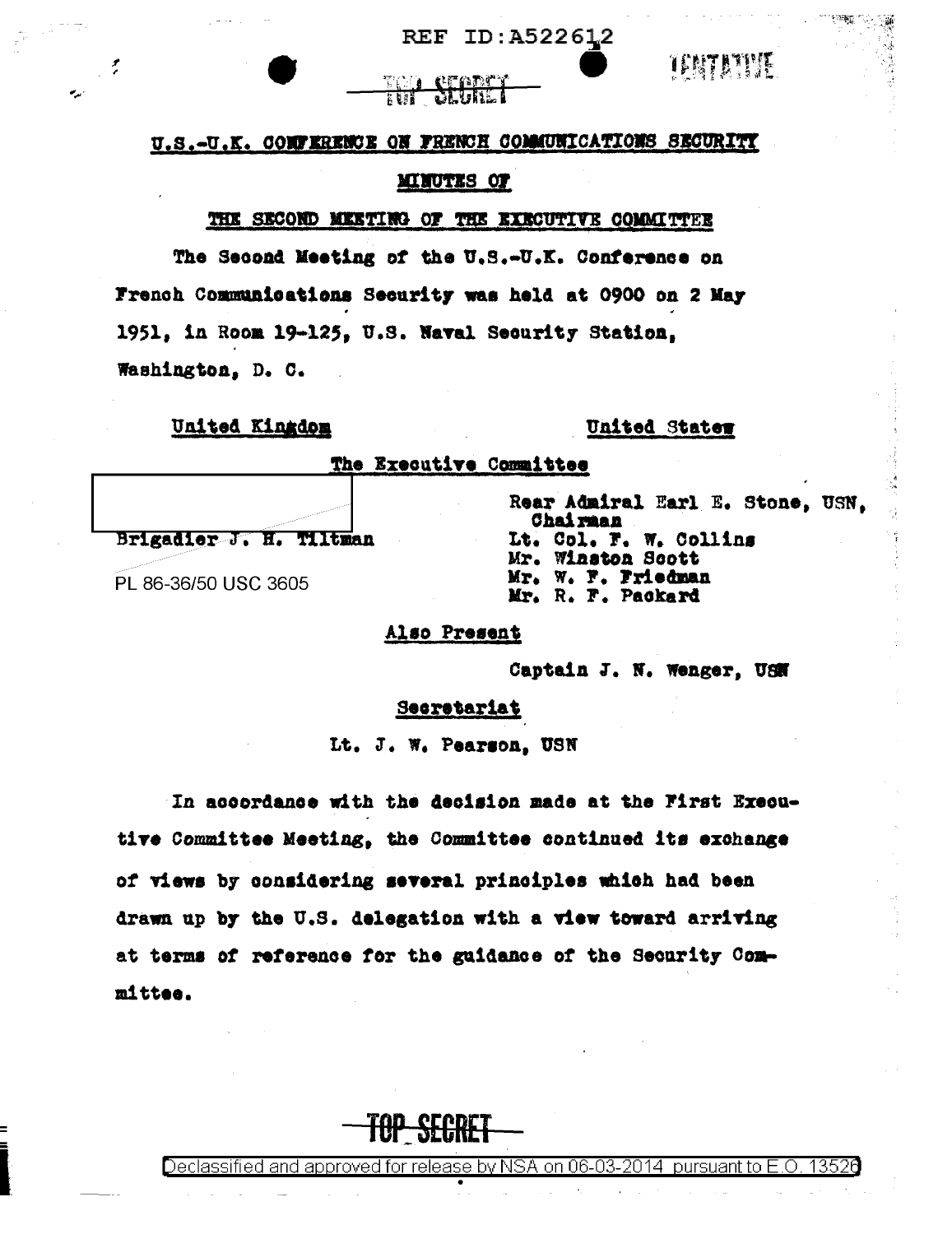After a period of exploratory discussions the following principles were agreed to as terms of reference for the Secu- $EO 3.3(h)(2)$ rity Committee: PL 86-36/50 USC 3605  $\mathbf{1}$ . not to be revealed although collaboration in the discussion and presentation of French insecurity could be revealed.  $2.$ There should be prepared a mutually agreed upon plan. setting forth proposals arranged in order of desirability, hold- $EO$  3.3(h)(2) ing until last the PL 86-36/50 USC 3605 The possibility that the French may approach the U.S.  $3.$ and U.K. with a proposal for collaboration in the is a risk that must be envisaged and the U.S.-U.K. must be prepared to face it. No discussions of with the French can be undertaken on the basis of their problem alone. Instead of being limited to an approach at the highest 4. level the approach should be made at the leval which will assure  $EO$  3.3(h)(2) the greatest security. PL 86-36/50 USC 3605  $5.$ In event that the approach is to be made unilaterally by the U.S. or the U.K. the governing factor in making the choice should be the prospect of success. It was further agreed that the following points would  $EO$  3.3(h)(2) require additional consideration: PL 86-36/50 USC 3605

ネト・ーチワークラクタイーク

 $2 -$ 

AR GEORGIA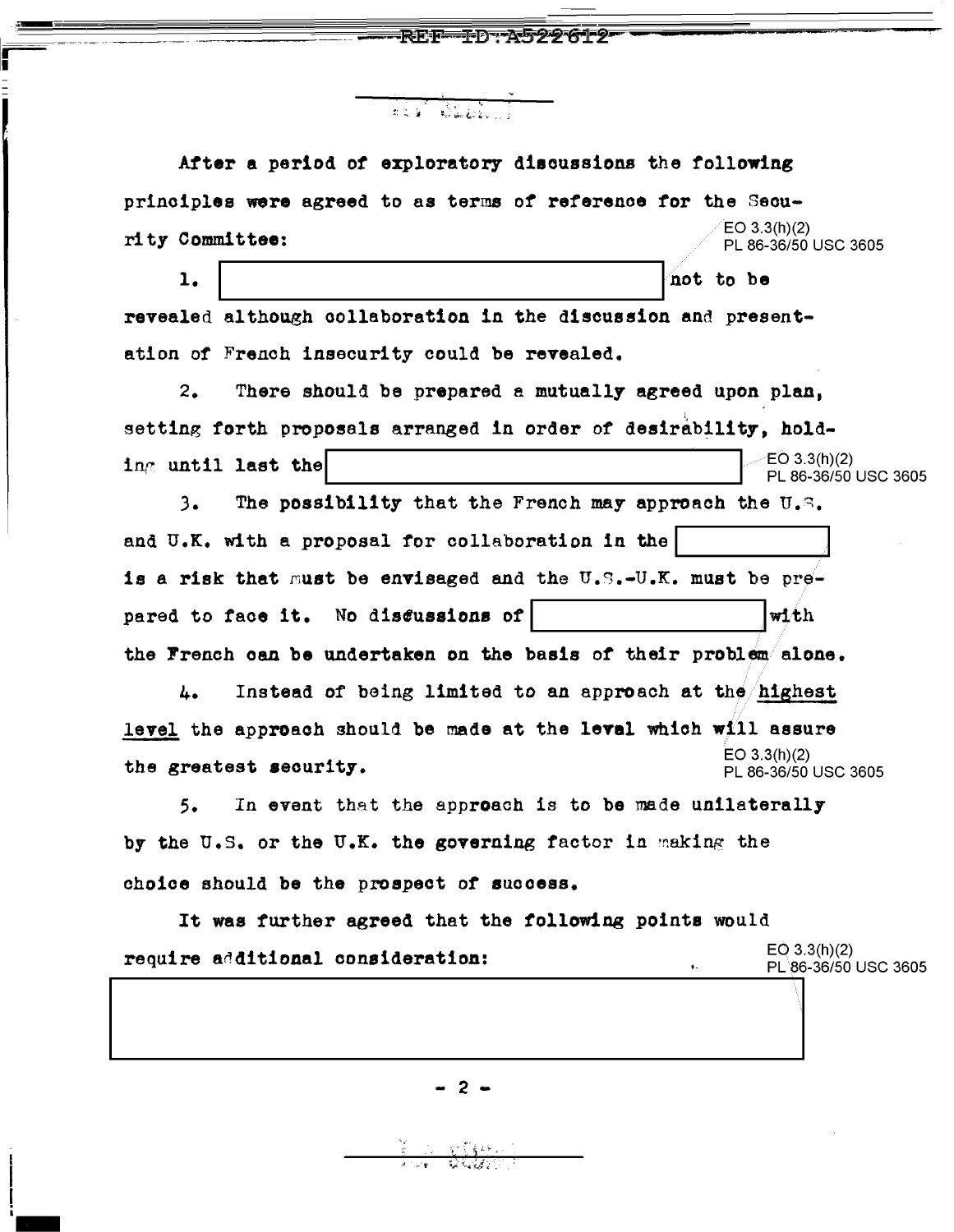U.S. or U.K., not jointly, will make approach to  $2.$ PL 86-36/50 USC 3605 the French.

 $REF_{\overrightarrow{M}}$  $\overrightarrow{MP}$  $\overrightarrow{1}$ 

With reference to the above two points, stated that before he could make a decision in the premises he would have to request guidance from his Director.

MR. PACKARD suggested that the Security Committee be requested to consider the following points in addition to the agreed principles:

Assess the security (reliability and discretion)  $\mathbf{L}$ of those elements of the French Government with whom we would do business in onr initial contacts regarding communications security.

Assess the difference to the Russians in the 2. availability of vital information from readable French traffic (COMINT) or from other sources (penetration), i.e.: To what degree would the Russians be denied or delayed in obtaining vital information. if French communications were secured? Principal factors are (a) speed and (b) totality of information.

The Committee agreed.

The Committee next aonsidered a paper prepared by the U.S. Delegation entitled: "COMPARISON OF THE ULK. PROPOSALS. AS OUTLINED IN REFERENCE (a) (DGC/1640) AND REFERENCE (b) (DGC/1643), AND THE U.S. PROPOSALS, AS OUTLINED IN REFERENCE (c) (STAFF STUDY ON THE IMPROVEMENT OF FRENCH COMMUNICATIONS)."

- 3 -